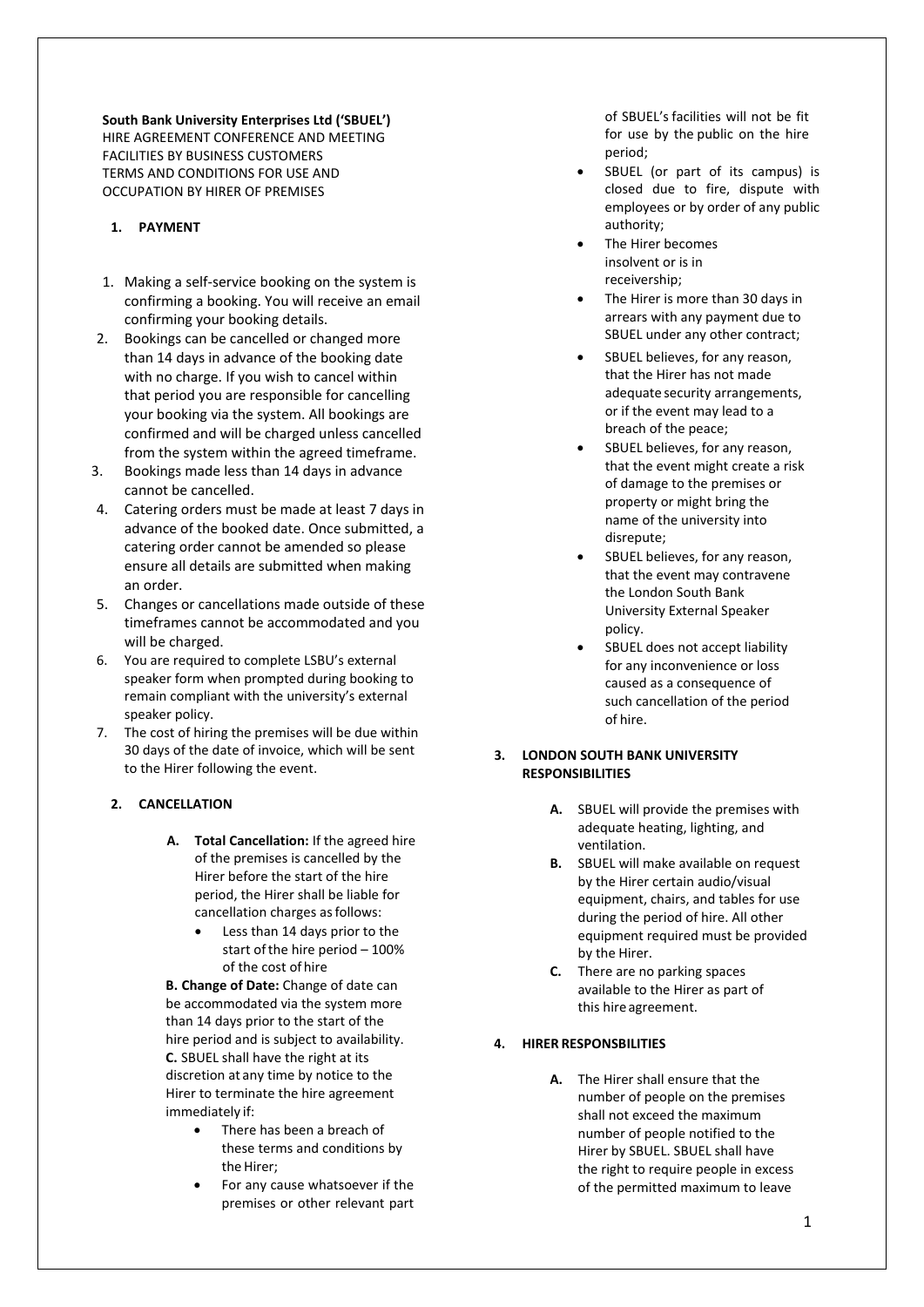the premises.

- **B.** The Hirer shall provide details of the event, including the number of attendees when prompted during the booking for the purposes of security and health and safety.
- **C.** The Hirer shall not publish, display, or erect any advertisement or cause any advertisement to be erected in contravention of the Highways Act 1980 or other applicable statute or regulation
- **D.** The Hirer shall ensure that no collection of money is made on the premises or in relation to the event without prior written permission from SBUEL.
- **E.** The Hirer will not bring onto, set up, or attach to the premises any fittings, decorations, furnishings, equipment, or additional lights (including candles), or make extensions to the electrical installations of the premises without the prior written permission of SBUEL. Where written permission is provided, any such additions to the premises must be made safe in all respects and must be fireproofed, and must not damage the premises or its décor in any way.
- **F.** By the end of the hire period the Hirer shall remove anything that has been brought onto the SBUEL site by the Hirer or attendees of any event held by the Hirer. The Hirer must ensure that the premises at the end of the hire period are clean and undamaged and that rubbish is taken away from the SBUEL site.

### **5. ACCESS TO PREMISES**

- **A.** The Hirer shall allow the employees, agents, and contractors of SBUEL to access all parts of the premises at all times during the hire period. SBUEL reserves the right to exclude any person from the premises where, in SBUEL's opinion, the person's behaviour is or may cause a nuisance to SBUEL, its employees, occupants, or the general public.
- **B.** No children under the age of 18 will be admitted. Dispensation may be given for students and/or university facility users enrolled with SBUEL.

## **6. DAMAGE TO PREMISES**

No bolts, nails, tacks, screws, pins, blue tack, or

other such objects may be used by the Hirer without the prior written consent of SBUEL. The Hirer will not cause or permit any damage to be done to the premises or to any fixtures or fittings. The full cost of any damage (including accidental damage) caused by the acts or omissions of the Hirer or those they permit on to the premises must be paid to SBUEL by the Hirer.

# **7. LIABILITY**

- **A.** SBUEL will not be liable for the premises not being available or temporarily closed for any reason which is beyond its control.
- **B.** The Hirer will be liable for and will indemnify SBUEL against all costs, expenses, liabilities, damages, actions, or proceedings arising from the failure of the Hirer to comply with these terms and conditions, or with any statutes, regulations or by-laws applicable to the Hirer's use of the premises or this hire agreement.

## **8. REPRESENTATION**

The Hirer shall not use, or knowingly permit others to use the name "SBUEL", "London South Bank University" or any other name or logo of SBUEL without the prior written approval of SBUEL. The Hirer shall not hold itself out as part of, connected with, or an agent or representative of SBUEL.

## **9. LICENSING**

- **A.** No liquor or refreshments may be brought onto the premises by the Hirer, his agents, orany person invited by the Hirer. Alcohol may only be consumed within licensed areas of the SBUEL site where ordered via SBUEL catering. No children under the age of 16 shall be admitted into licensed areas.
- **B.** No copyright dramatic or musical work may be performed without the permission of the owner of the copyright, and the Hirer will indemnify SBUEL against any infringement of copyright which may occur during the event.
- **C.** The Hirer will comply with all conditions contained in the SBUEL's Premises Licence granted by the local authority, a copy of which may be seen on request.

#### **10. DATA PROTECTION**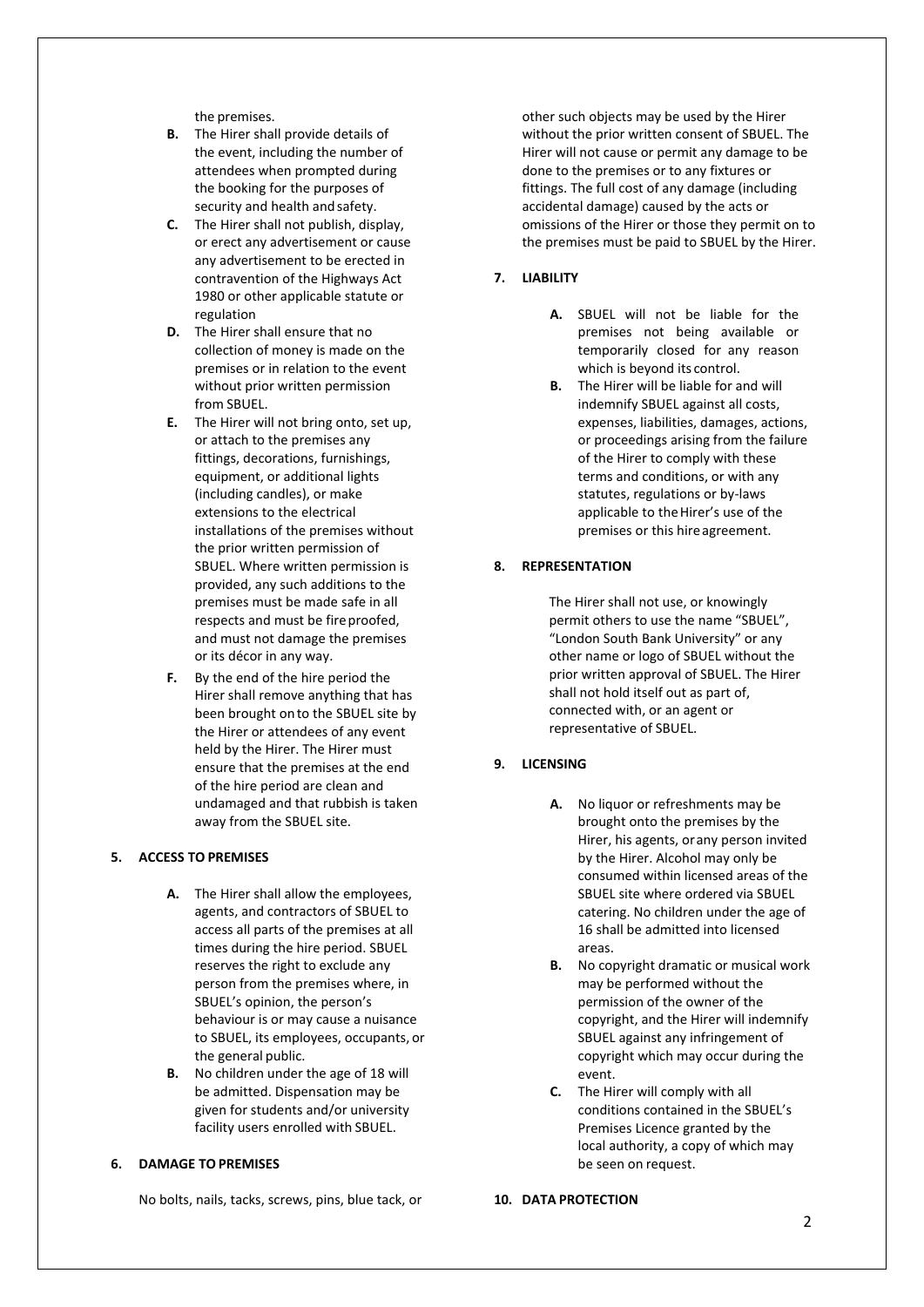The Hirer confirms and warrants that it has all the necessary consents and notices in place to enable lawful transfer of any personal data (as defined in the Data Protection Legislation and including any special categories of Personal Data) relating to persons invited on to the premises by the Hirer, including employees, agents, or representatives of the Hirer (the 'Personal Data').

#### **SBUEL Shall:**

- **A.** In respect of the Personal Data supplied by the Hirer, comply with all requirements of the Data Protection Act 2018 and the General Data Protection Regulation;
- **B.** Only process the Personal Data for the purposes of the supply of the premises, compliance with SBUEL health and safety policies, legal compliance in respect of the supply of the premises, and the security of the venue (unless otherwise required by law);
- **C.** Ensure that it has in place appropriate technical and organisational measures to protect against unauthorised or unlawful processing of the Personal Data and against accidental loss or destruction of, or damage to the Personal Data (with regard to the state of technological development and the cost of implementing any measures);
- **D.** Not to transfer the Personal Data outside of the European Economic Area.

# **11. HEATH AND SAFETY/ FIRE AND EMERGENCY INSTRUCTION**

The Hirer and its employees, agents, and contractors shall at all times comply with the reasonable instructions of any SBUEL employee, or agent including and without limitation all security arrangements and health and safety directions and policies.

#### **The The Hirer shall:**

- **A.** Use best endeavours to ensure that at all times the Hirer, it's employees, agents, or guests invited on to the premises do not impede access to SBUEL premises or the safety of the public, SBUEL officers, employees, and agentsin any way.
- **B.** Ensure that SBUEL is kept informed of any accident occurring on the SBUEL site involving any member of

the public, employee, or agent of the Hirer.

- **C.** Submit to the SBUEL H&S team a completed standardised risk assessment for the Venue's business conferencing hire, to be held on file and made available to hirers on booking. SBUEL shall appoint a responsible person, present throughout the hire period, to deal with accidents or emergencies that may arise.
- **D.** Shall ensure the orderly and safe admission and departure of all persons invited onto the premises by the Hirer and the efficient supervision of the premises during the event.
- **E.** Shall keep a list of the number of attendees available in the event of an evacuation.
- **F.** Ensure that all exit doors from the premises are kept unlocked and unobstructed during thehire period.
- **G.** Bring to the attention of all persons invited on to the premises by the Hirer the SBUEL evacuation instructions for the premises at the beginning of the event.
- **H.** Co-ordinate appropriate first aid throughout the hire period including being aware of the location of a stocked first aid kit.
- **I.** Ensure the immediate evacuation of all members of the Hirer's organisation and persons invited on to the premises by the Hirer from the premises by dispersal in case of an emergency.

# **12. INSURANCE**

The Hirer will have adequate Employers and Public Liability insurance cover for the period of hire and will provide SBUEL with proof of this insurance prior to the hire period.

# **CONFIRMATION**

I have read, understood and accept the aboveterms and conditions including Section 11 on "Health and Safety/ Fire and Emergency Instructions" and will familiarise myself, and others I invite to use the